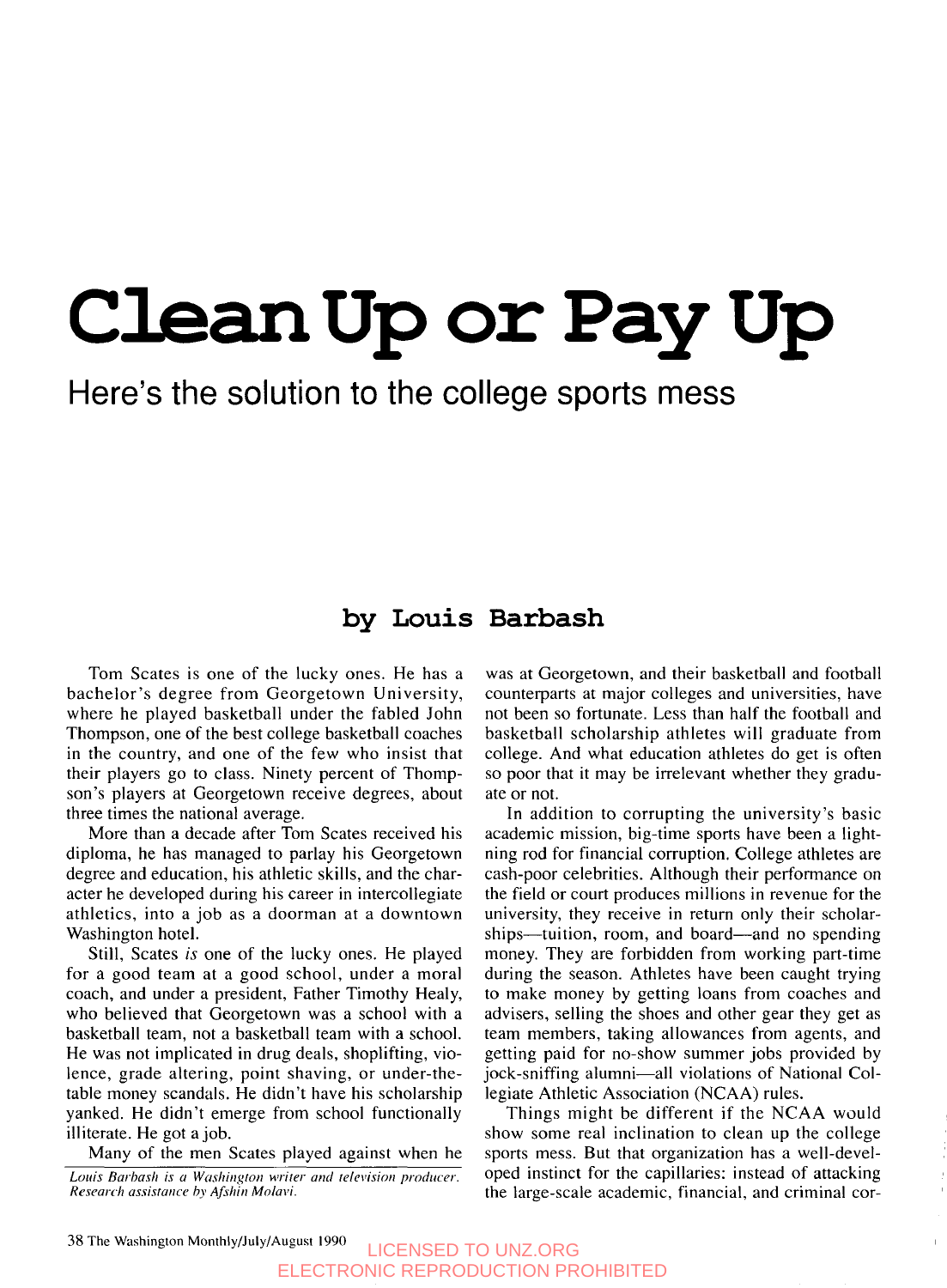ruption in college sports, too often the investigators from Mission, Kansas, put their energies into busting athletes for selling their complimentary tickets and coaches for starting their practices a few weeks ahead of schedule. Meanwhile, the real problems of college athletics continue to fester.

Will the NCAA change? And if so, would that matter? Earlier this year, NCAA Executive Director Dick Schultz proposed new rules to stem college sports corruption. Schultz's reforms included "quality academic advising and career-counseling programs," restriction of recruiting, long-term contracts for coaches, reduced pressure and time demands on athletes, and the elimination of athletic dormitories to "make the athlete as indistinguishable from the rest

of the student body as is humanly possible."<br>It's illegal to bet on sports except in Nevada, so<br>**Sweat equity** bet on this instead: Schultz's proposals will not pass an NCAA dominated by college sports officials whose careers rest on winning games. Recall what has happened to much weaker suggestions. Even Georgetown's Coach Thompson boycotted his own team's games to protest as too severe the timid requirements of the NCAA's Proposition 48, which would have barred entering freshmen from athletic scholarships and competition if they did not have a 2.0 high school GPA and SAT scores totaling 700 points. Interested in even better odds? Take this to the bank: Even if Schultz gets every one of his proposals put in exactly as he outlined them, they—like everything else the NCAA has tried-will not work.

Well then, is there any way out of this mess? Yes. Actually, there are *mo* ways out. Because the NCAA has so utterly failed, because in the present system the big-money pressures to cheat are so enormous, and because, like it or not, sports have such a widespread impact on the country's moral climate, there should be a federal law that requires schools *either* to return to the Ivy League ideal in which players are legitimate members of the student body, judged by the same standards as everybody else, *or*  to let players on their teams be non-student professionals. All the trouble comes from trying to mix these two alternatives—from trying to achieve big revenues while retaining the veneer of purity.

The pure alternative doesn't have to ignore athletic ability among prospective students—there were plenty of good football teams before today's doublestandard disaster got firmly entrenched. You want to consider the athletic ability of college applicants for the same reason you want to consider musical or theatrical ability; a university should be a wonderfully diverse collection of talents that together stimulate people to develop in all sorts of positive ways. Athletic skill is one such talent—one that even academic

purists ought to look at. But the key is that universities must consider athletic ability as only *purt* of what they take into account when they accept a student. The fundamental mistake of today's college sports system is that it supposes a student could be at a university *solely* because of his athletic skill.

While the purely amateur option is probably the more desirable of the two, the professional one isn't nearly as horrible as it might seem at first. After all, coaches were originally volunteers, and now they're paid. (Army's first head coach, Dennis Michie, received no pay. Jess Hawley coached for free at Dartmouth from 1923-28. His 1925 team went undefeated and was the national champion.) So why not players?

How much would a salaried college athlete make? If the example of minor league baseball is anything to go on-and such authorities as Roger Meiners, a Clemson University economist who specializes in the economics of college sports, and Ed Garvey, the former head of the NFL Players Association, think that it is—college salaries would be enough for a young athlete to live on, but not so much as to bust college budgets. Minor league baseball players start at around **\$1** 1,000 for their first full professional season and range upward to the neighborhood of \$26,000 for players on AAA teams under major league option. So it seems fair to estimate a salary of about \$15,000 for an average player on an average team.

The professional option's chief virtue is honesty. The current student-athlete system requires both students and universities to pretend that the young athletes are not full-time professionals, but rather fulltime students who play sports in their spare time. But does anyone suppose that high school athletes reading four and five years below grade level would be considered for college admission, much less recruited and given full scholarships, if they were not football or basketball stars? Can the abuses of NCAA rules that have been uncovered at almost half of its biggest schools have any other meaning than that giving these athletes a real education is not what universities are trying to do?

The hypocrisy begins with the fundamental relationship between the players and the university: 18-to 20-year-olds, many of them poorly educated, innercity blacks, coerced and deceived into playing four years of football or basketball without pay so that the university can sell tickets and television rights.

The coercion comes from the colleges' control of access to professional football or basketball: It is virtually impossible to go to the pros without playing college ball first. Colleges open that opportunity only to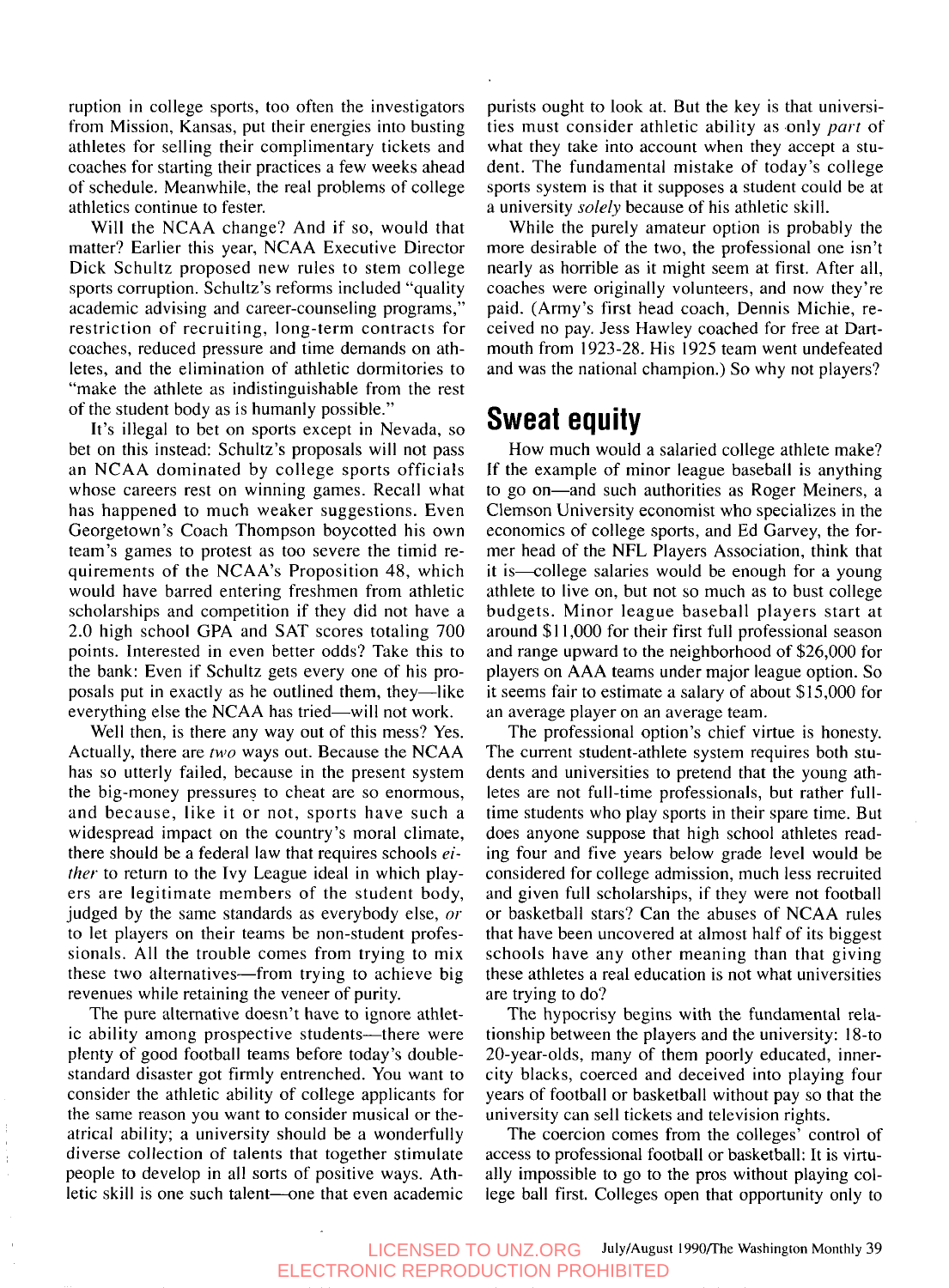athletes who will agree to perform for the college for four years without getting a salary or even holding an outside part-time job. The athlete does receive a fouryear scholarship and room and board while he is enrolled, a package the NCAA values at about \$40,000. The deception lies in the fact that the inducements held out to athletes by colleges—the chance to play pro ball and getting a college education-are essentially worthless, and the schools know it.

The athlete's first priority is to play pro ball.

Forty-four percent of all black scholarship athletes, and 22 percent of white athletes, entertain hopes of playing in the pros. That's why they will play four years for nothing. But in fact, the lure of sports that keeps kids in school is a false hope and a cruel hoax. "The dream in the head of so many youngsters that they will achieve fame and riches in professional sports is touching, but it is also overwhelmingly unrealistic," says Robert Atwell, president of the American Council on Education. The wouldbe pro faces odds as high as 400-1: of the 20,000 "students" who play col-

**"There would be those who would argue," said Oklahoma State University President John Campbell, "that Dexter Manley got exactly what he wanted out of OSU. He was able to develop his athletic skills and ability, he was noticed by the pros, he got a pro contract. So maybe we did him a favor by letting him go through the program."** 

lege basketball, for example, only 50 will make it to the NBA. The other 19,950 won't. Many of them will wind up like Tom Scates, in minimum wage jobs, or like Reggie Ford, who lost his football scholarship to Northwest Oklahoma State after he injured his knee, and now collects unemployment compensation in South Carolina.

The scholarships and promises of education are also worthless currency. Of every IO young men who accept scholarships to play football at major schools, according to NCAA statistics, just 4 will graduate. Only 3 of every 10 basketball players receive degrees.

Not only are these athletes being cheated out of a promised education, but they and their universities are forced to erect elaborate, meretricious curricula to satisfy the student-athlete requirement, so of those who *do* get degrees, many receive diplomas that are barely worth the parchment they're printed on. Running back Ronnie Harmon majored in computer science at the University of Iowa, but took only one computer course in his three years of college. Another Iowa football player also majored in computer science, but in his senior year took only courses in billiards, bowling, and football; he followed up by getting a D in a summer school watercolor class. Transcripts of the members of the basketball team at Ohio University list credit for something called "International Studies 69B"-a course composed of a 14-day/10-game trip to Europe.

As things stand now, athletically gifted students who genuinely want an education are often steered

> away by eligibility-conscious advisers. Jan Kemp, the University of Georgia academic adviser for athletes who won a lawsuit after the university fired her for insisting on the athletes' right to be educated, recalls how a Georgia athlete was always placed in "dummy" classes despite his efforts to take "real" ones. "There's nothing wrong with his mind," says Kemp. "But the situation is magnified for athletes because there is so much money involved. There is too much control over who gets in and who takes what courses."

No case illustrates the cynicism that poisons big-

time college sports better than that of former Washington Redskins star defensive end Dexter Manley. Manley spent four years as a "student-athlete'' at Oklahoma State University only to emerge, as he admitted years later, functionally illiterate. But OSU President John Campbell was not embarrassed: "There would be those who would argue that Dexter Manley got exactly what he wanted out of OSU. He was able to develop his athletic skills and ability, he was noticed by the pros, he got a pro contract. So maybe we did him a favor by letting him go through the program."

One scarcely knows where to start in on a statement like that. It's appalling that an accredited state university would admit a functional illiterate, even recruit him, and leave him illiterate after four years as a student. It's shocking that it would do all this in order to make money from his unpaid performance as an athlete. And it is little short of grotesque that an educator, entrusted with the education of 20,000 young men and women, would argue that the cynical arrangement between an institution of higher learning

LICENSED TO UNZ.ORG ELECTRONIC REPRODUCTION PROHIBITED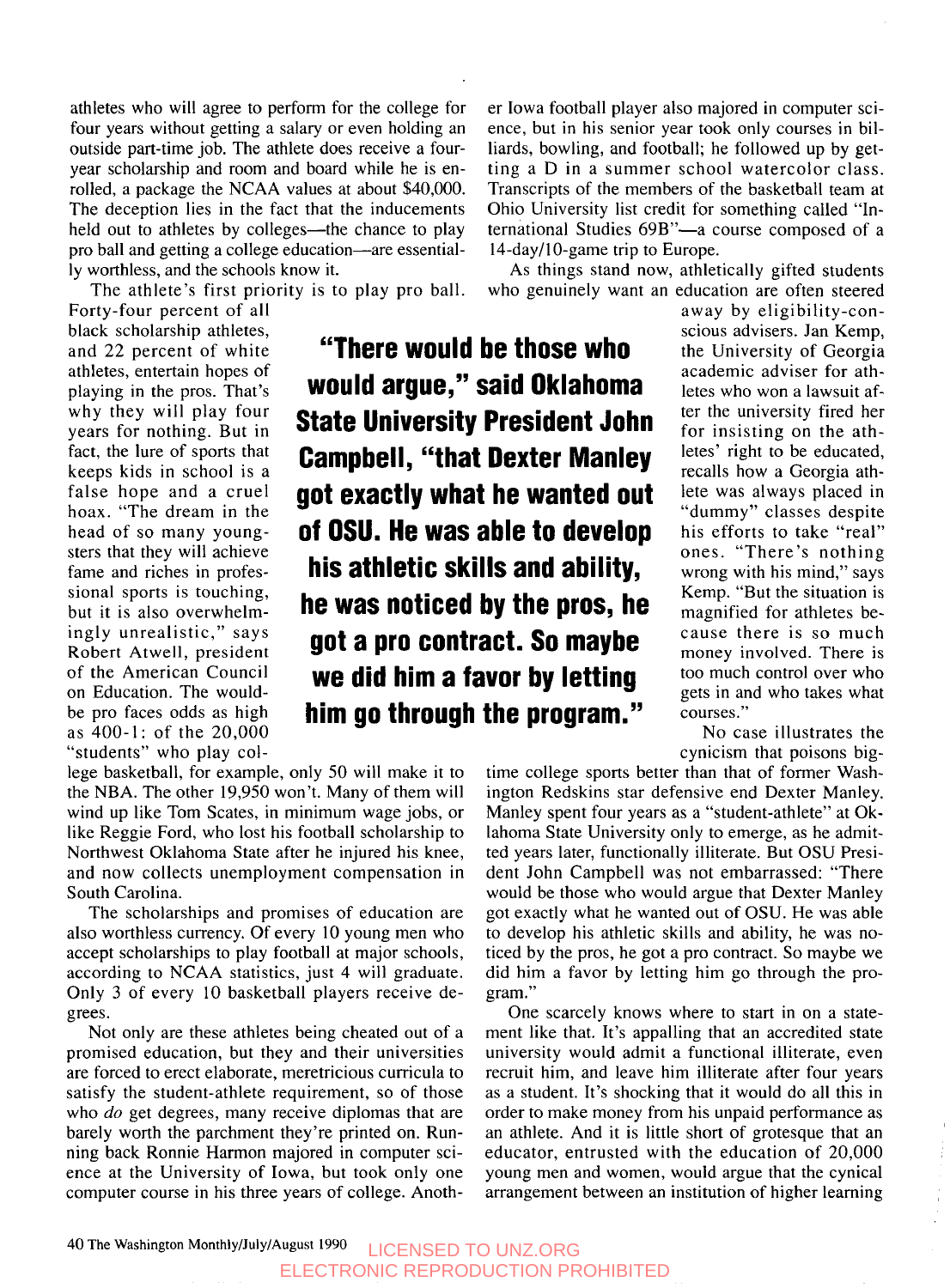and an uneducated high school boy was, after all, a fair bargain.

The infection of hypocrisy spreads from the president's office to the athletic department and coaching staff. This may be the saddest betrayal in the system. These are 17-year-olds, dreaming of a lucrative career in sports. They have placed their faith in the coaches who have visited their homes, solicited their trust, and gotten to know their parents. But those coaches, as Robert Atwell points out, "may have a vested interest in perpetuating the myth rather than pointing out its inherent fallacy." That vested interest, of course, is that if they do not produce winning teams, at whatever cost, they will lose their jobs.

So instead, to recruit highly sought-after highschool athletes, coaches promise playing time, education, and exposure to national TV audiences and professional scouts. But once the player arrives on campus, coaches are under strong pressure to treat him like what he is: an employee, whose needs must be subordinated to the needs of the enterprise, i.e., winning.

## **Sports without strings**

Gary Ruble, a former scholarship football player at the University of North Carolina, told a House subcommittee investigating college athletics that North Carolina "came to me and offered me, basically, the world. They came to me and said come to our school. Be a student athlete. We will guarantee that you graduate. We will promise you to be a star, et cetera, et cetera, et cetera." But once in Chapel Hill, Ruble found himself riding the bench. "You go in as an offensive lineman, which **I** was, at 240 pounds, and you go into a system where you have offensive linemen who are 285 and they are telling you that you are going to play. That's an impossibility," Ruble told the subcommittee. After three years, "my position coach called me to his office and stated that I should consider either transferring to another school or dropping out gracefully. I was no longer to be considered in their plans for our team," Ruble says. When he reported back to school anyway, he was told "I had no option of whether to stay or go. They were not allowing me to retain my scholarship."

A system of sports without strings—releasing college athletes and their universities from the pretense that they are students, and instead paying them for their services-would cure the student-athlete system's chief vices: its duplicity and its exploitiveness.

Athletes who want to get started on careers in sports, including those whose only way out of the ghetto may be the slam dunk and the 4.4-40, would find paying jobs in their chosen field. Overnight,

thousands of new jobs as professional football and basketball players would be created. Players with the ability to get to the NFL and NBA would get paid during their years of apprenticeship. For those of lesser abilities, playing for college teams would be a career in itself, a career they could start right out of high school and continue as long as skills and bodies allowed. And as they matured and their playing careers drew to a close, the prospect of a real college education might seem more inviting than it did at 17.

Releasing athletes from having to be students would, ironically, make it easier for those who want an education to get it. Even with the best intentions, today's college athletes have little hope of being serious students. Basketball practice, for instance, begins October 15, and the season does not end for the most successful teams until after the NCAA championships in early April; in other words the season starts one month after school begins and ends one month before school is out. During the season, athletes spend six or more hours a day, 30 to 40 hours a week, on practice, viewing game-films, at chalk talks, weight lifting, conditioning, and attending team meetings. The best-prepared students would have difficulty attending to their studies while working 34 hours a week-and these are not the best-prepared students.

But under no-strings sports, athletes who want educations will fare better than they do now, because the pace of their education need not be governed by their eligibility for athletic competition. A football player could play the fall semester and study in the spring. Basketball players, whose season spans the two semesters, might enroll at schools with quarter or trimester systems, or study summers and after their sports careers are over. Instead of being corralled into courses rigged to provide high grades like "Theory of Volleyball," "Recreation and Leisure," "Jogging," and "Leisure Alternatives," athletes would be in a position to take only the courses they want and need. This would be even more likely if, as part of the pro option, universities were still required to offer full scholarships to athletes, to be redeemed whenever the athletes wanted to use them.

Under these changes, those athletes who end up going to college would be doing so because they were pursuing their own educational goals. This reform would replace today's phony jock curriculum with the kind of mature academic choices that made the G.I. Bill such a success.

Such considerations make it clear that it's time for schools to choose between real amateurism and real professionalism. They can't have a little of both. From now on, in college sports, it's got to be either poetry or pros.  $\Box$